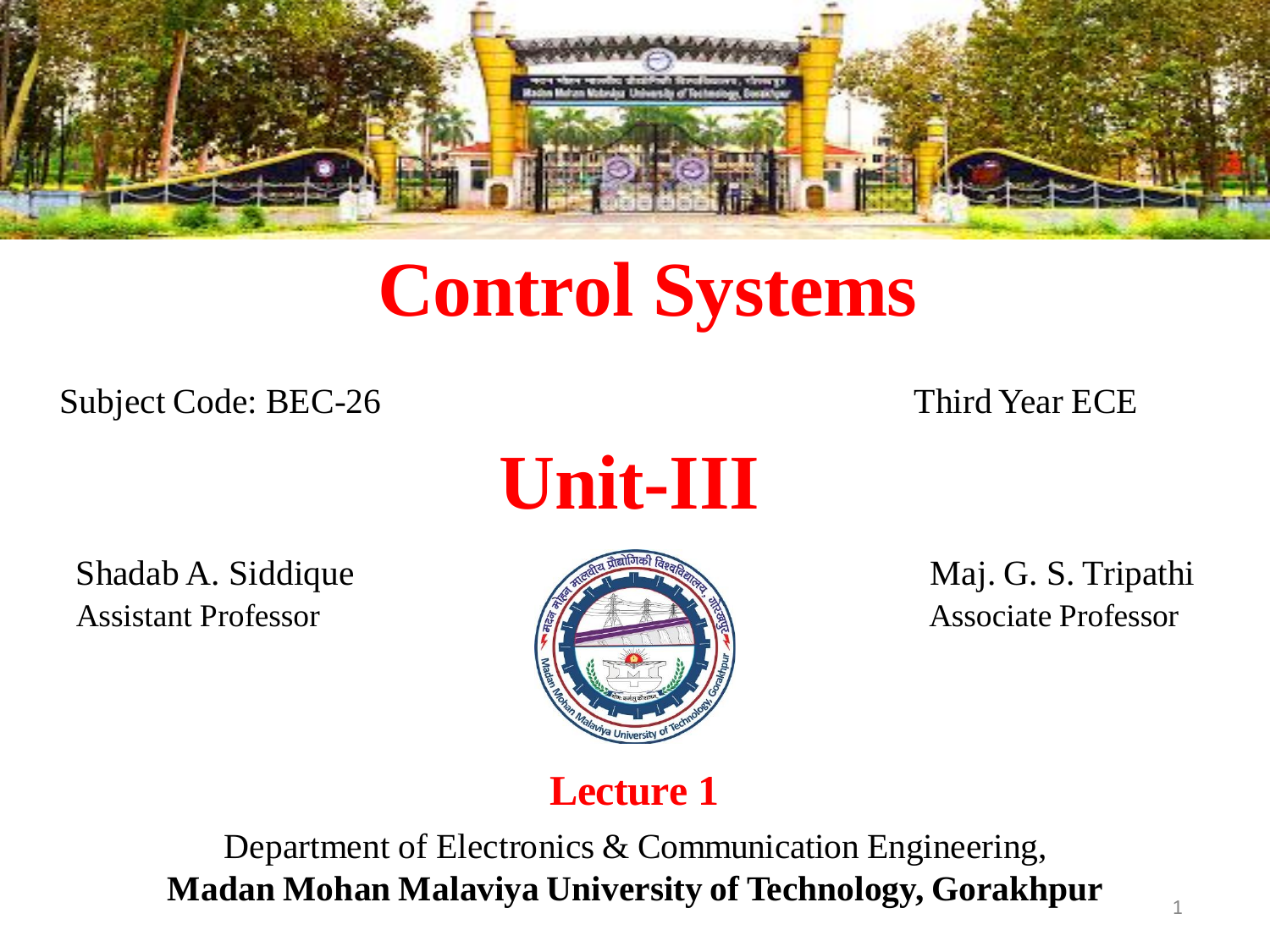# **UNIT - III**



Time response of continuous data systems, Different test Signals for the time response, Unit step response and Time-Domain Specifications, Time response of a first-order and second order systems for different test signals, Steady State Error and Error constants, Sensitivity, Control Actions: Proportional, Derivative, Integral and PID control.

- $\checkmark$  Time Response of a Continuous data systems/Time Domain Analysis
- ✓ Transient and Steady State Response
- $\checkmark$  Standard Test Signal : Step, Ramp, Parabolic and Impulse, Need, Significance and corresponding Laplace Representation
- $\checkmark$  Poles and Zeros : Definition, S-plane representation
- $\checkmark$  First Order Control System : Analysis for step Input, Concept of Time Constant
- $\checkmark$  Second Order Control System : Analysis for step input, Concept, Definition and effect of damping
- $\checkmark$  Time Response Specifications (no derivations)
- $\checkmark$  Tp, Ts, Tr, Td, Mp, ess problems on time response specifications
- $\checkmark$  Steady State Analysis Type 0, 1, 2 system,
- $\checkmark$  steady state error constants, problems
- ✓ Control Actions: Proportional, Derivative, Integral, PI, PD and PID control action and the matrix of the state of the Maj. G. S. Tripathi<br>
Shadab. A. Siddique 2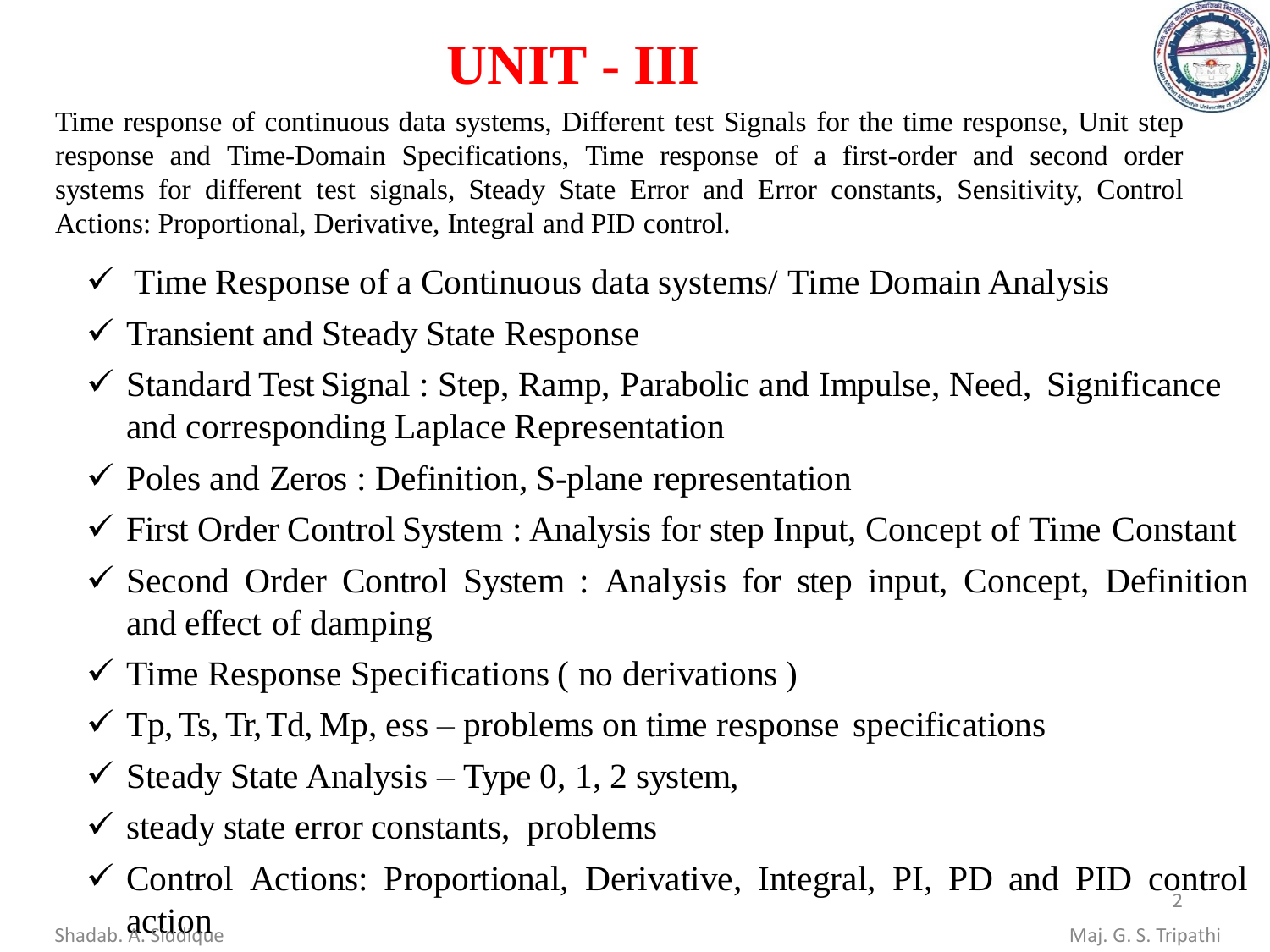### **Time Response**



- $\triangleright$  In time domain analysis, time is the independent variable. When a system is given an excitation, there is a response (output).
- ➢ **Definition:** The response of a system to an applied excitation is called "**Time Response**" and it is a function of c(t).
- $\triangleright$  Time Response Example

The response of motor's speed when a command is given to increase the speed is shown in figure,



As seen from figure, the motors speed gradually picks up from 1000 rpm and moves towards1500 rpm. It overshoots and again corrects itself and finally settles down at the last value Shadab. A. Siddique **Maj. G. S. Tripathi** 3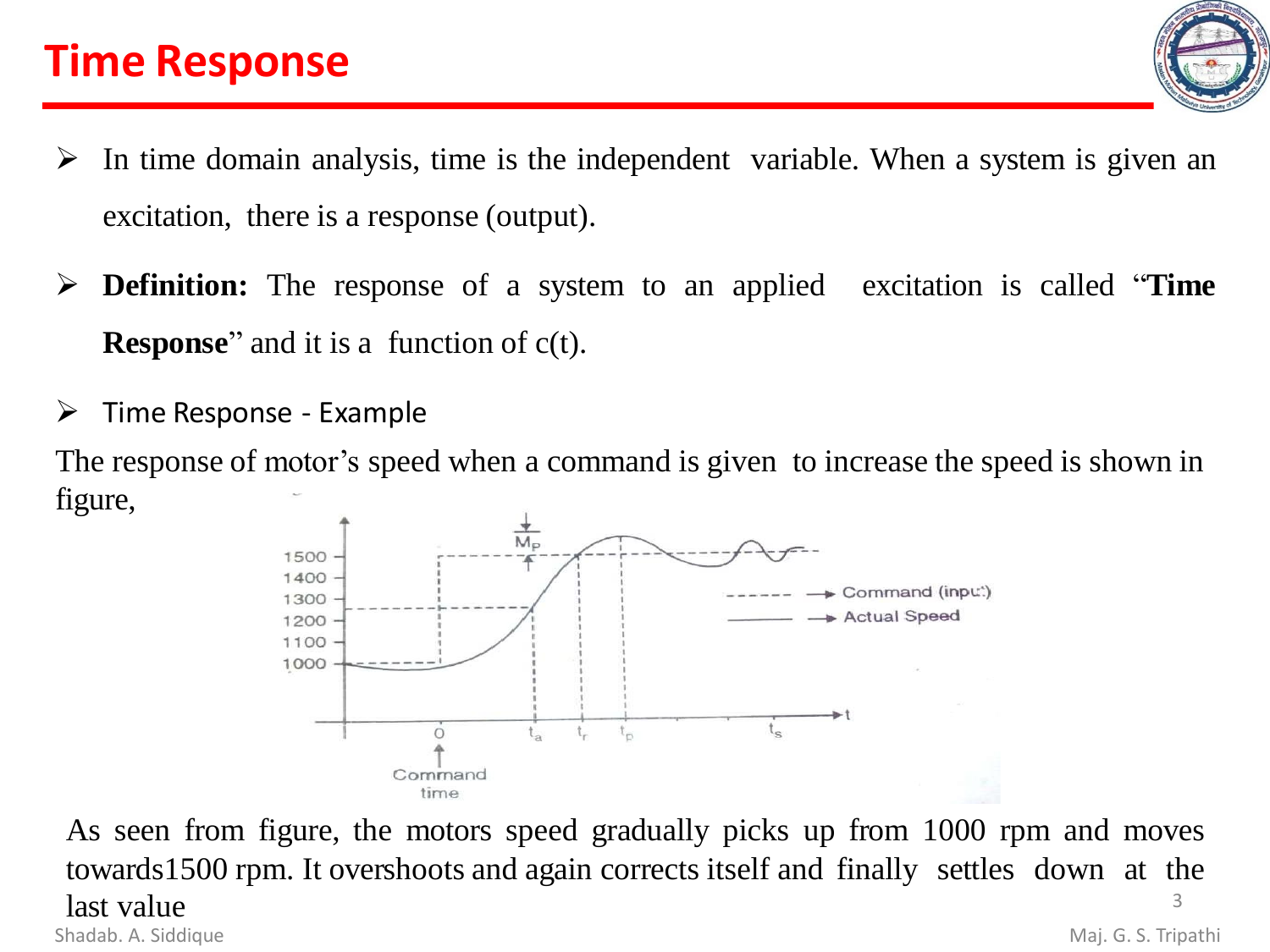# **Time Response**



Generally speaking, the response of any system thus has two parts

- (i) Transient Response
- (ii) Steady State Response
- That part of the time response that goes to zero as time becomes very large is called as "**Transient Response**"

i.e. 
$$
L_{t\to\infty} c(t) = 0
$$

As the name suggests that transient response remains only for some time from initial state to final state.

### ➢ **From the transient response we can know;**

- When system begins to respond after an input is given.
- How much time it takes to reach the output for the first time.
- Whether the output shoots beyond the desired value  $\&$  how much.
- Whether the output oscillates about its final value.
- When does it settle to the final value.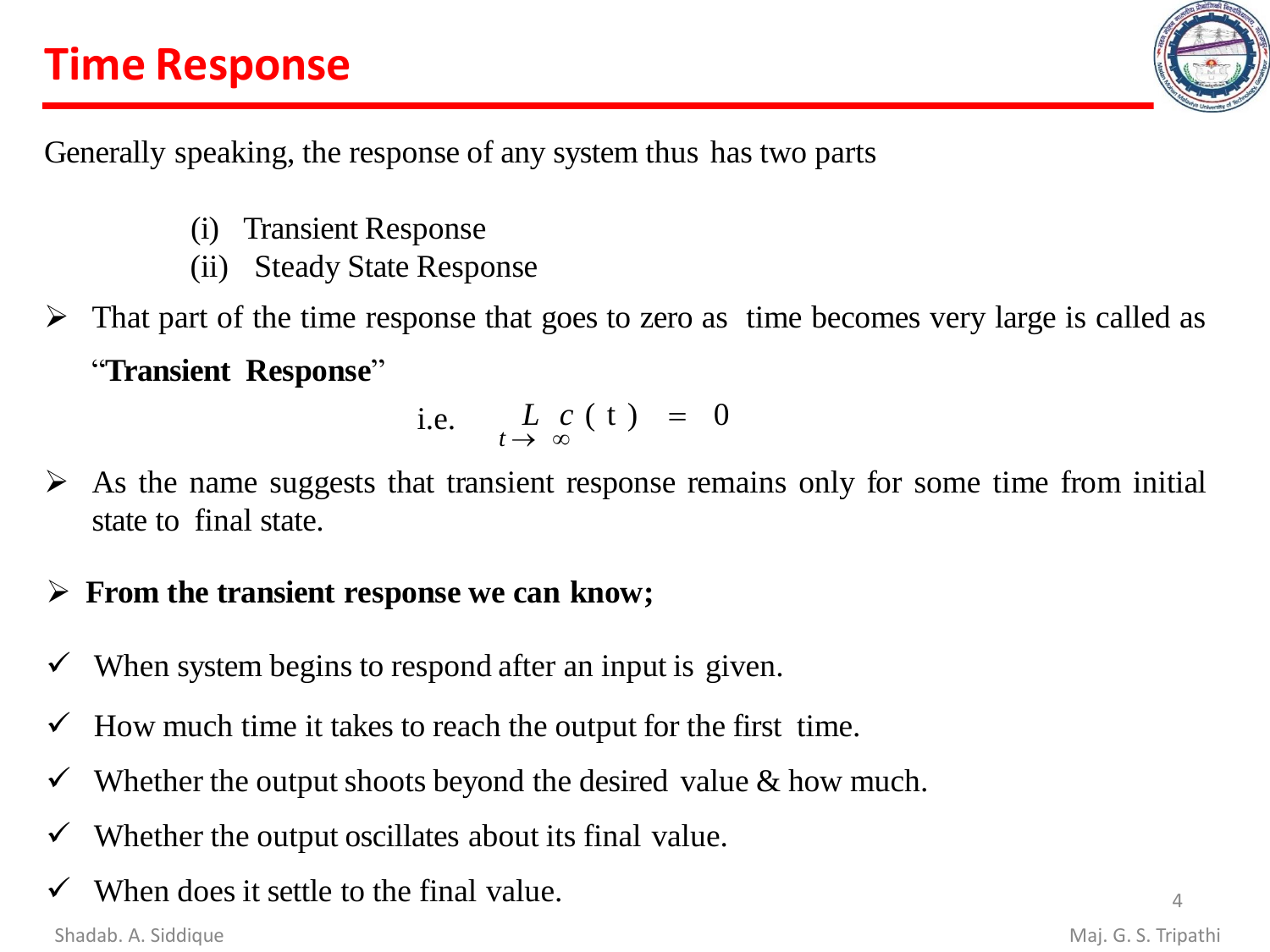### **Steady State Response**



- $\triangleright$  That part of the response that remains after the transients have died out is called "**Steady State Response**".
- ➢ **From the steady state we can know;**
	- $\checkmark$  How long it took before steady state was reached.
	- $\checkmark$  Whether there is any error between the desired and actual values.
	- $\checkmark$  Whether this error is constant, zero or infinite i.e. unable to track the input.

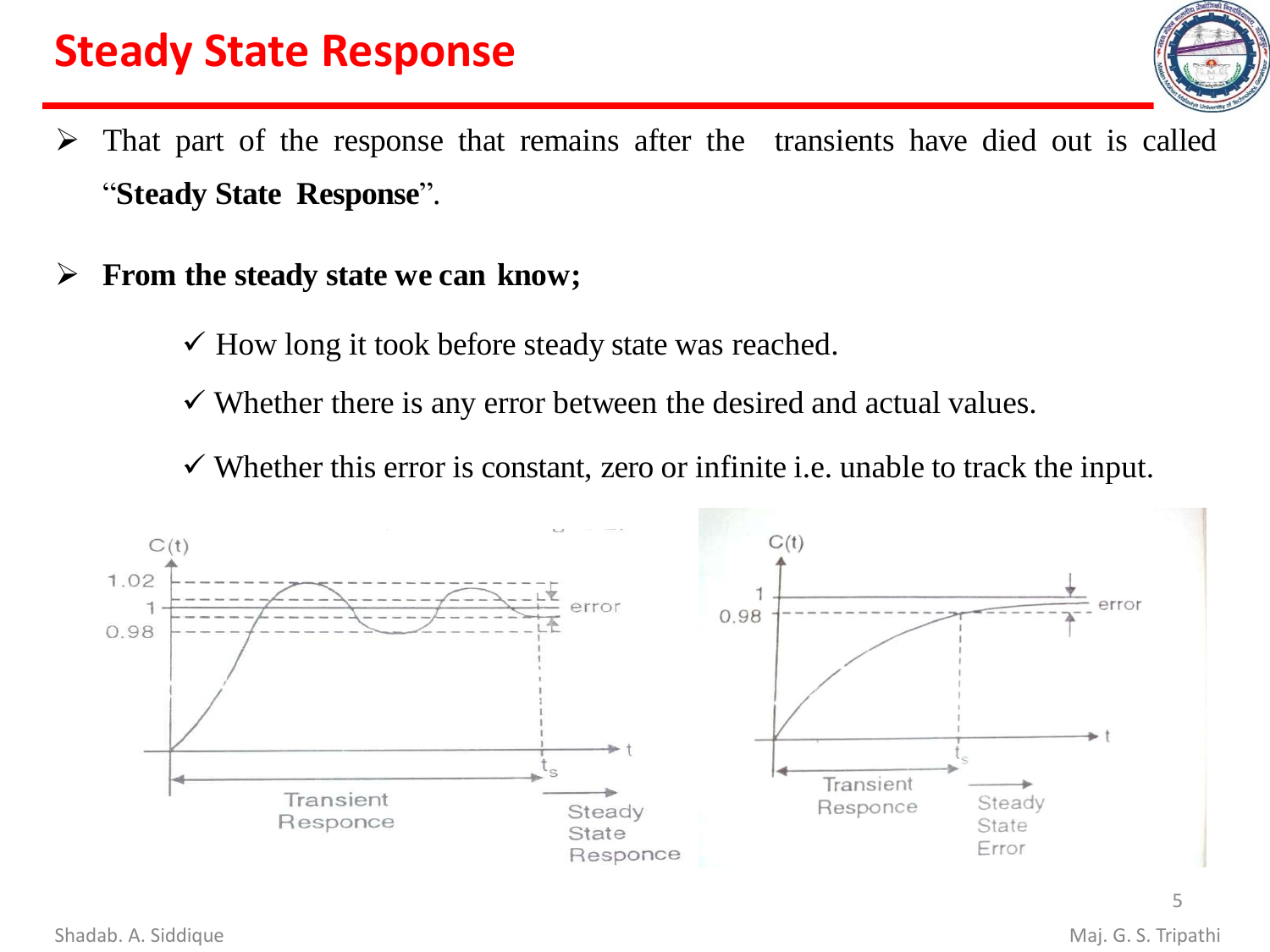- 
- $\triangleright$  It is very interesting fact to know that most control systems do not know what their inputs are going to be.
- $\triangleright$  Thus system design cannot be done from input point of view as we are unable to know in advance the type input

# **Need of Standard Test Signal**

- From example;
	- $\checkmark$  When a radar tracks an enemy plane the nature of the enemy plane's variation is random.
	- $\checkmark$  The terrain, curves on road etc. are random for a drives in an automobile system.
	- $\checkmark$  The loading on a shearing machine when and which load will be applied or thrown of.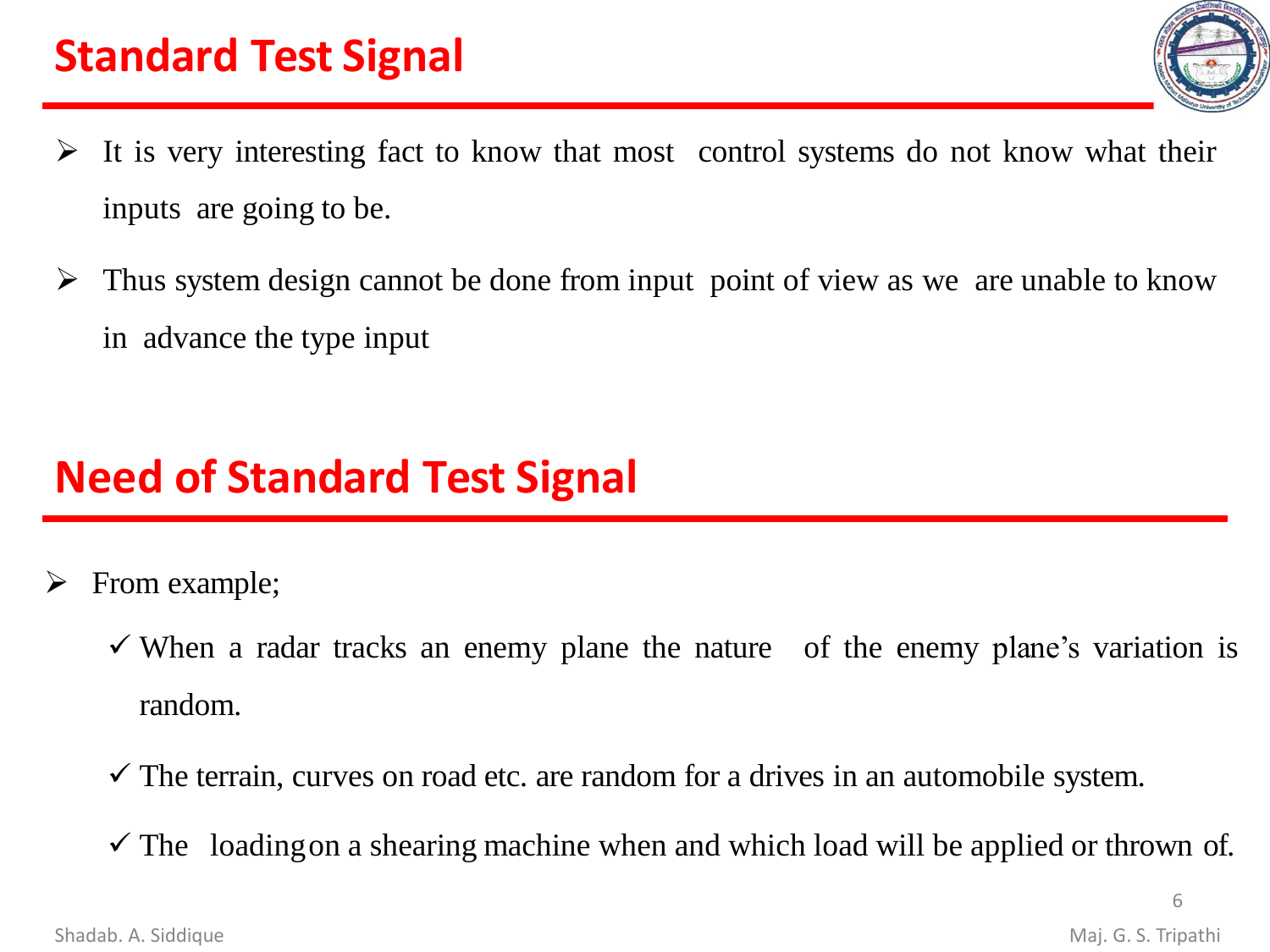

- ➢ **Thus from such types of inputs we can expect a system in general to get an input which may be;**
	- a) A sudden change
	- b) A momentary shock
	- c) A constant velocity
	- d) A constant acceleration

➢ **Hence these signals form standard test signals. The response to these signals is analyzed. The above inputs are called as,**

- a) Step input Signifies a sudden change
- b) Impulse input Signifies momentary shock
- c) Ramp input Signifies a constant velocity
- d) Parabolic input Signifies constant acceleration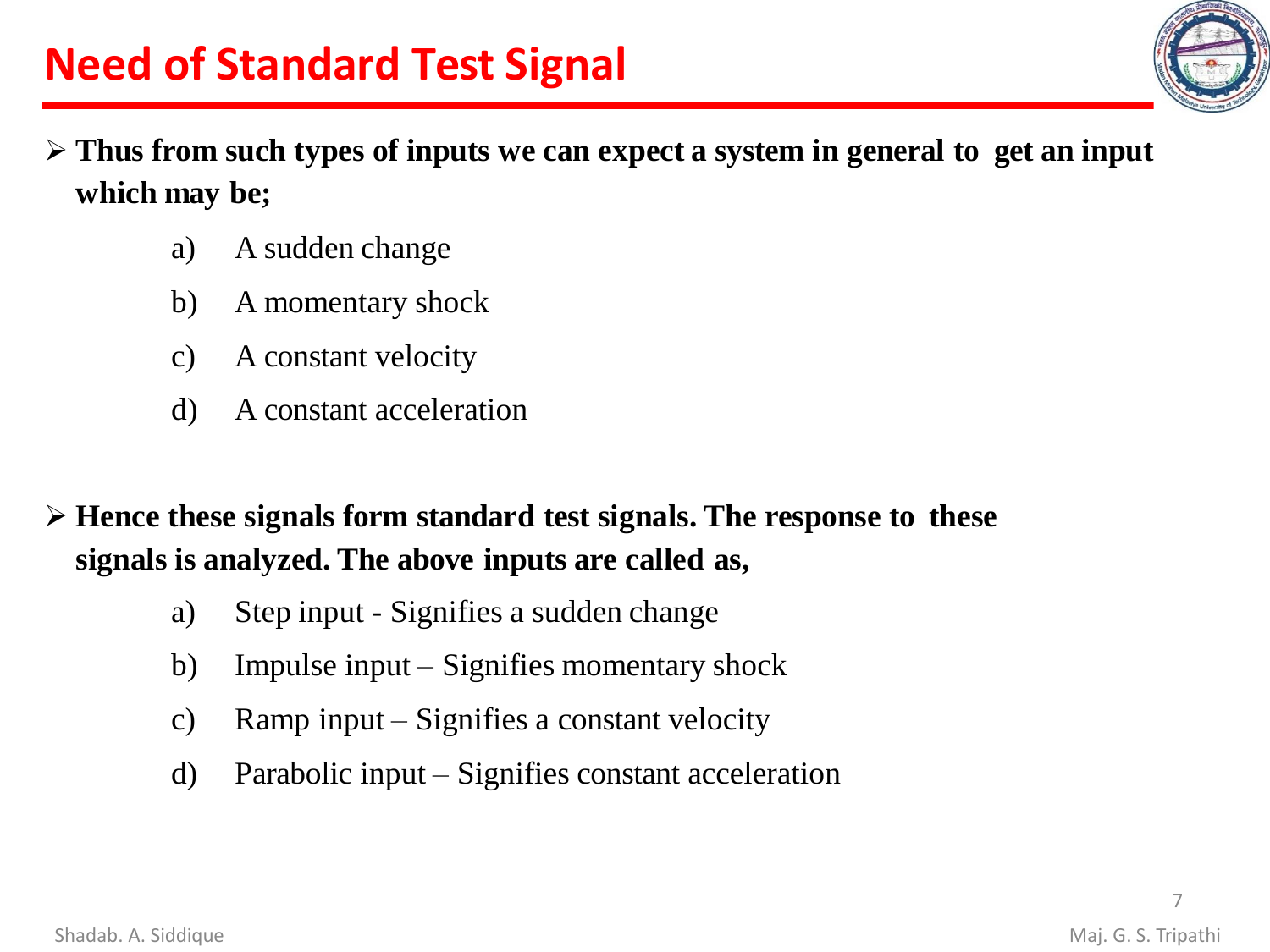### **Step Input**





This signal signifies a sudden change in the reference input  $r(t)$  at time  $t=0$ 

s  $Laplace$  Representations  $L \{ R u (t) \} =$ R

### **Unit Step Input**



s

1

R

This signal signifies a sudden change in the reference input  $r(t)$  at time  $t=0$ 

Laplace Representations  $L \{ u ( t ) \} =$ 

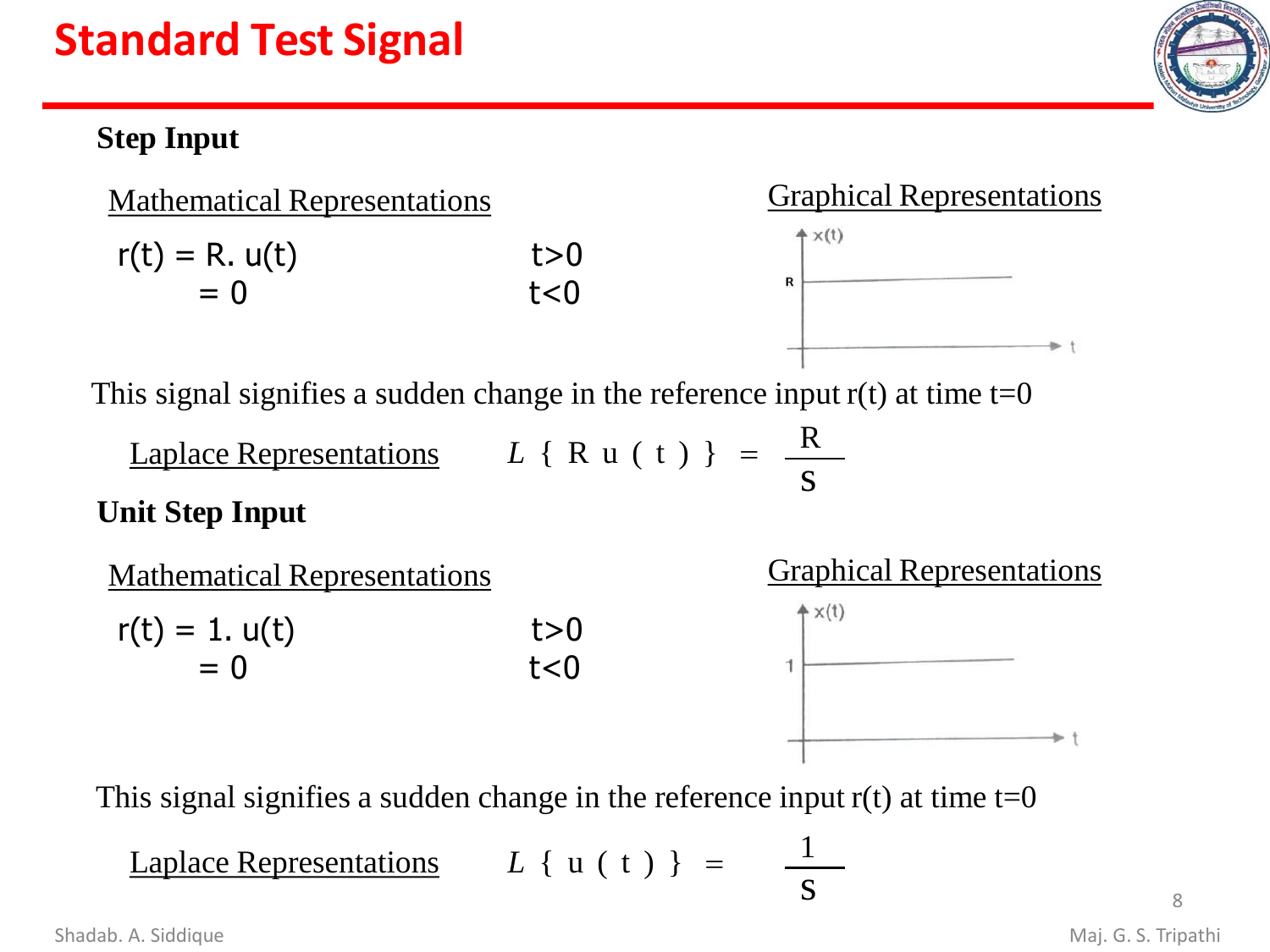### **Ramp Input**

Mathematical Representations

| $r(t) = R.t$ | t>0    |
|--------------|--------|
| $= 0$        | $t<$ 0 |

#### Graphical Representations



Signal have constant velocity i.e. constant change in it's value w.r.t. time

Laplace Representations *L* { R t } =

# *s* 2

*R*

### **Unit Ramp Input**



 $r(t) = 1.t$  $= 0$  $t>0$  $t<0$ 

If R=1 it is called a unit ramp input

Laplace Representations  $L \{ R t \} =$ 

Graphical Representations



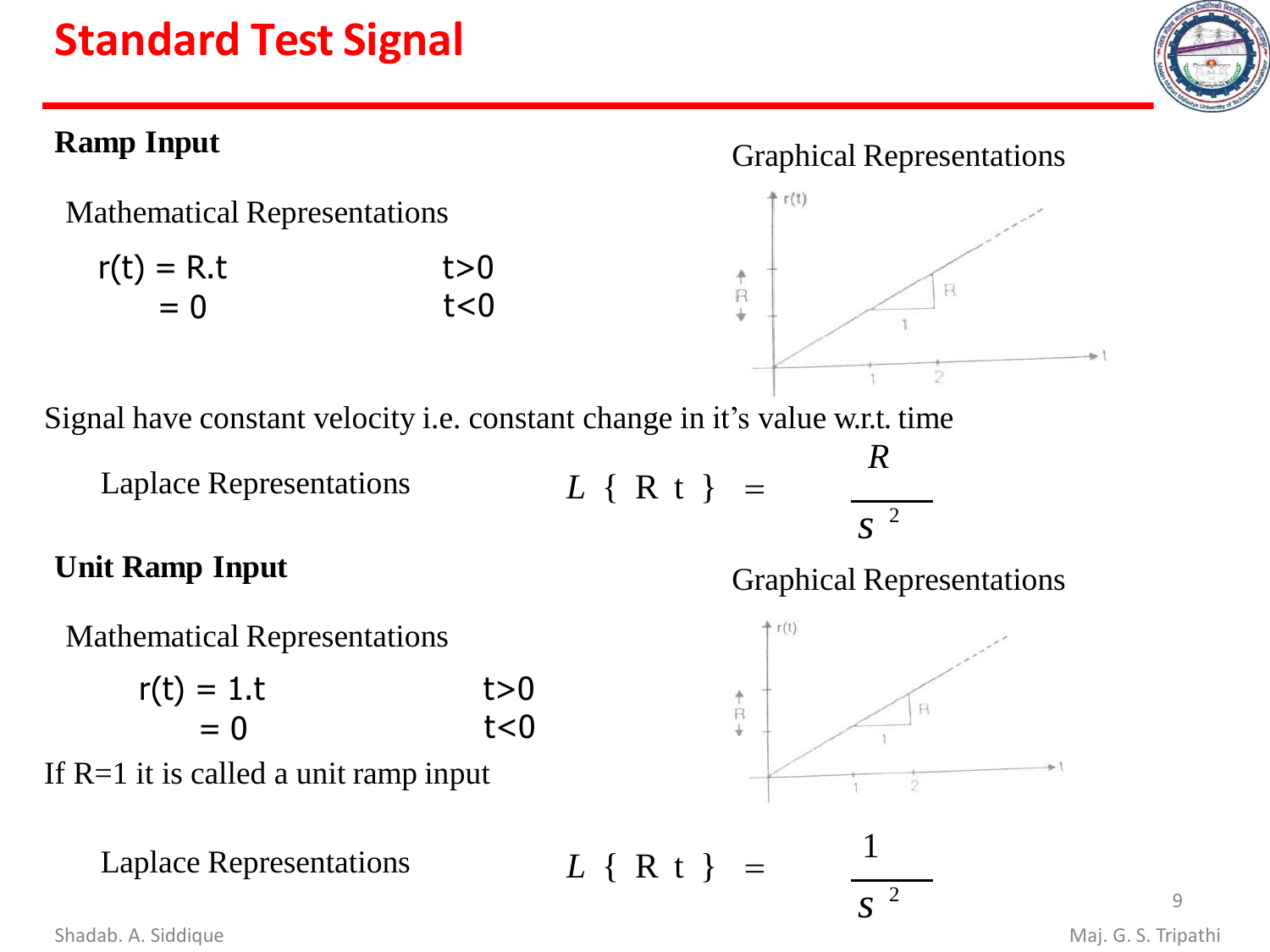

The function has a unit value only for  $t=0$ . In practical cases, a pulse whose time approaches zero is taken as an impulse function.

Laplace Representations  $L \{ \delta(t) \} = 1$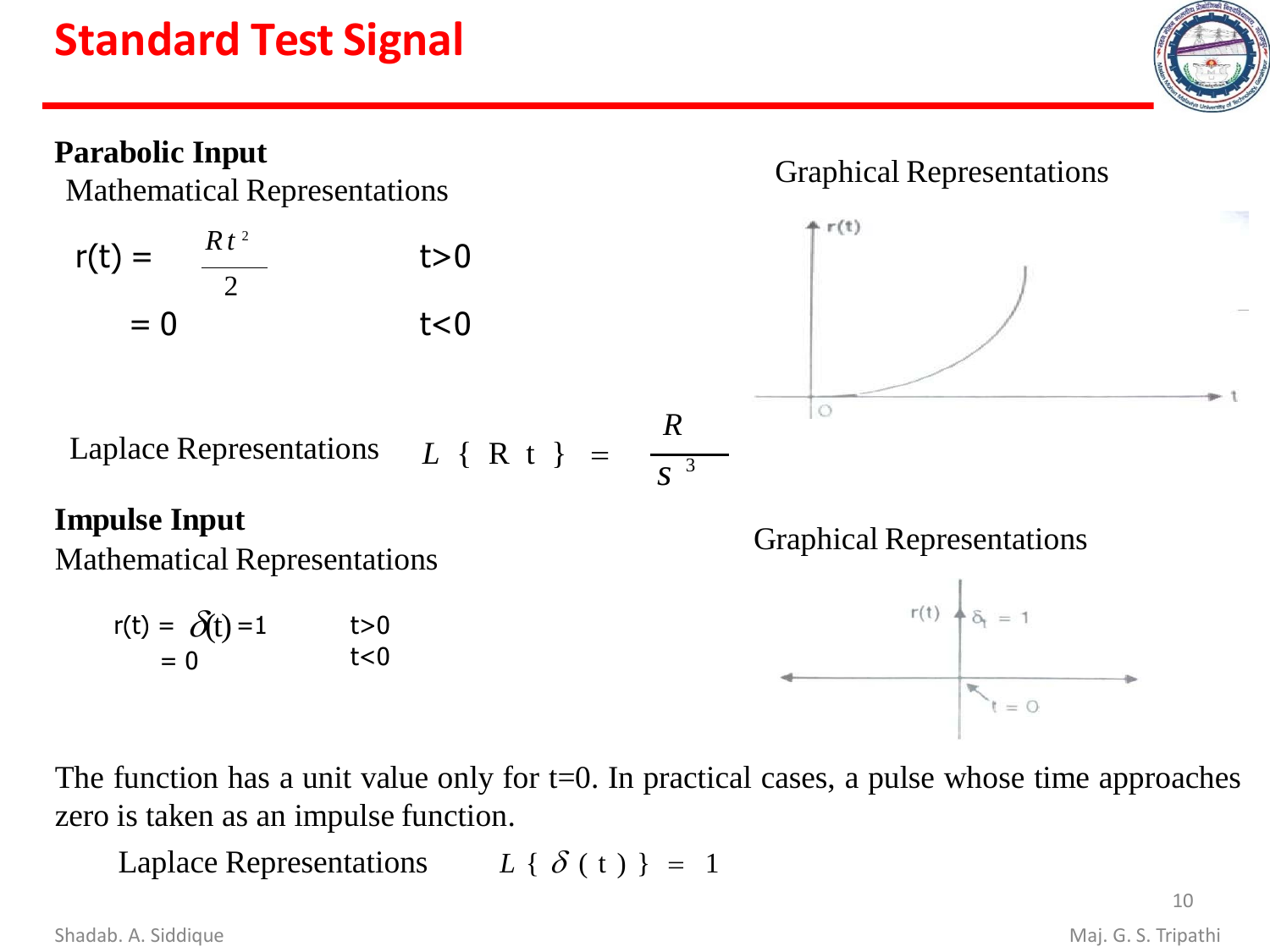### **Poles & Zeros of Transfer Function**

The transfer function is given by,

$$
G(s) = \frac{C(s)}{R(s)}
$$

Both  $C(s)$  and  $R(s)$  are polynomials in s

$$
\therefore G(s) = \frac{b_m s^m + b_{m-1} s^{m-1} + \dots + b_o}{s^n + a_{n-1} s^{n-1} + \dots + a_n}
$$

$$
=\frac{K(s-b_1)(s-b_2)(s-b_3) \dots (s-b_m)}{(s-a_1)(s-a_2)(s-a_3) \dots (s-a_n)}
$$

Where,  $K=$  system gain n= Type of system

- $\triangleright$  **Poles:** The values of 's', for which the transfer function magnitude  $|G(s)|$  becomes infinite after substitution in the denominator of the system are called as **"Poles"** of transfer function.
- $\triangleright$  **Zeros:** The values of 's', for which the transfer function magnitude  $|G(s)|$  becomes zero after substitution in the numerator of the system are called as "**Zeros**" of transfer function. 11

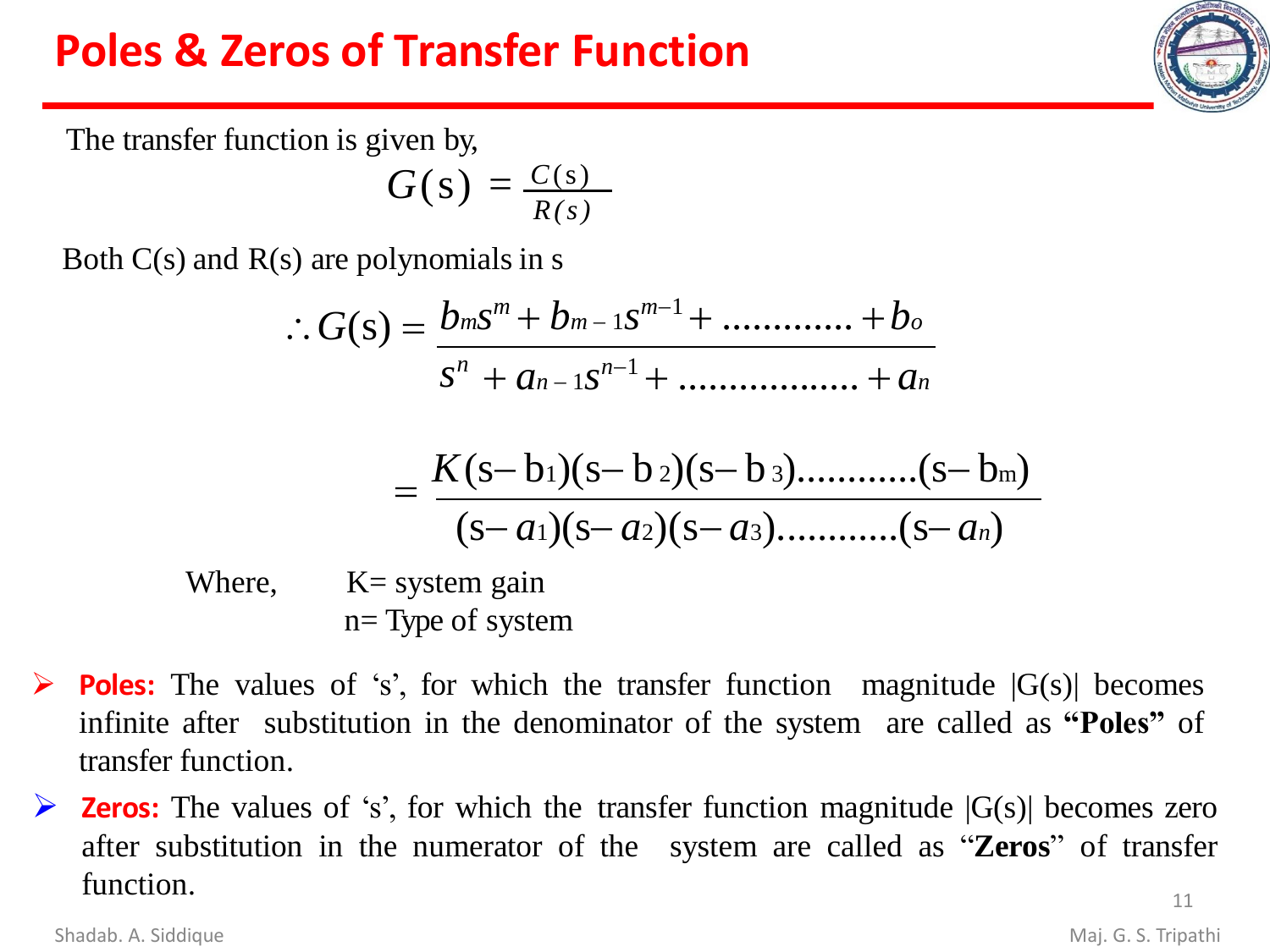### **Pole- Zero Plot**



- $\triangleright$  The diagram obtained by locating all poles and zeros of the transfer function in the splane is called as "Pole-zero plot".
- $\triangleright$  The s-plane has two axis real and imaginary. Since  $s = \sigma + j\omega$ , the X-axis stands for real axis and shows a value of  $\sigma$
- $\triangleright$  Similarly, Y-axis stands for *jo* and represents the imaginary axis.

### **Characteristics Equation**

**Definition:** The equation obtained by equating the denominator polynomial of a transfer function to zero is called as the "**Characteristics Equation**"

$$
S^{n} + a_{n-1}S^{n-1} + a_{n-2}S^{n-2} + \ldots + a_{n}
$$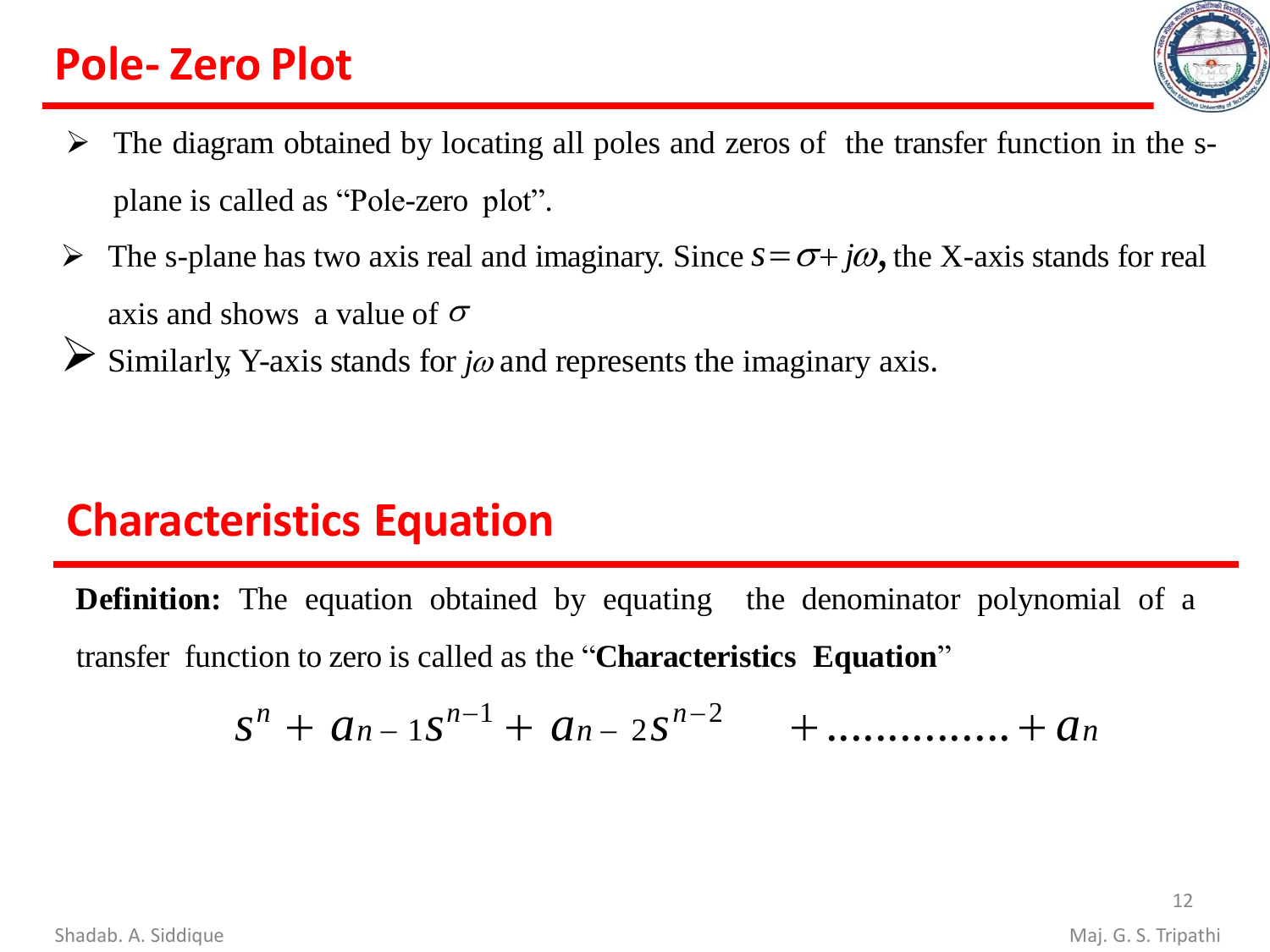### **Example 1**



For the given transfer function,

$$
T.F. = \frac{K(s+6)}{s(s+2)(s+5)(s^2+7s+12)}
$$

Find: (i) Poles (iii) Pole-zero Plot (ii)Zeros (iv) Characteristics Equation

# **Solution:** (i)Poles

The poles can be obtained by equating denominator with zero

$$
s(s+2)(s+5)(s2+7s+12) = 0
$$
  
∴ s = 0  
∴ s+2=0  
∴ s+5=0  
∴ s = -5

Shadab. A. Siddique **Maj. G. S. Tripathi**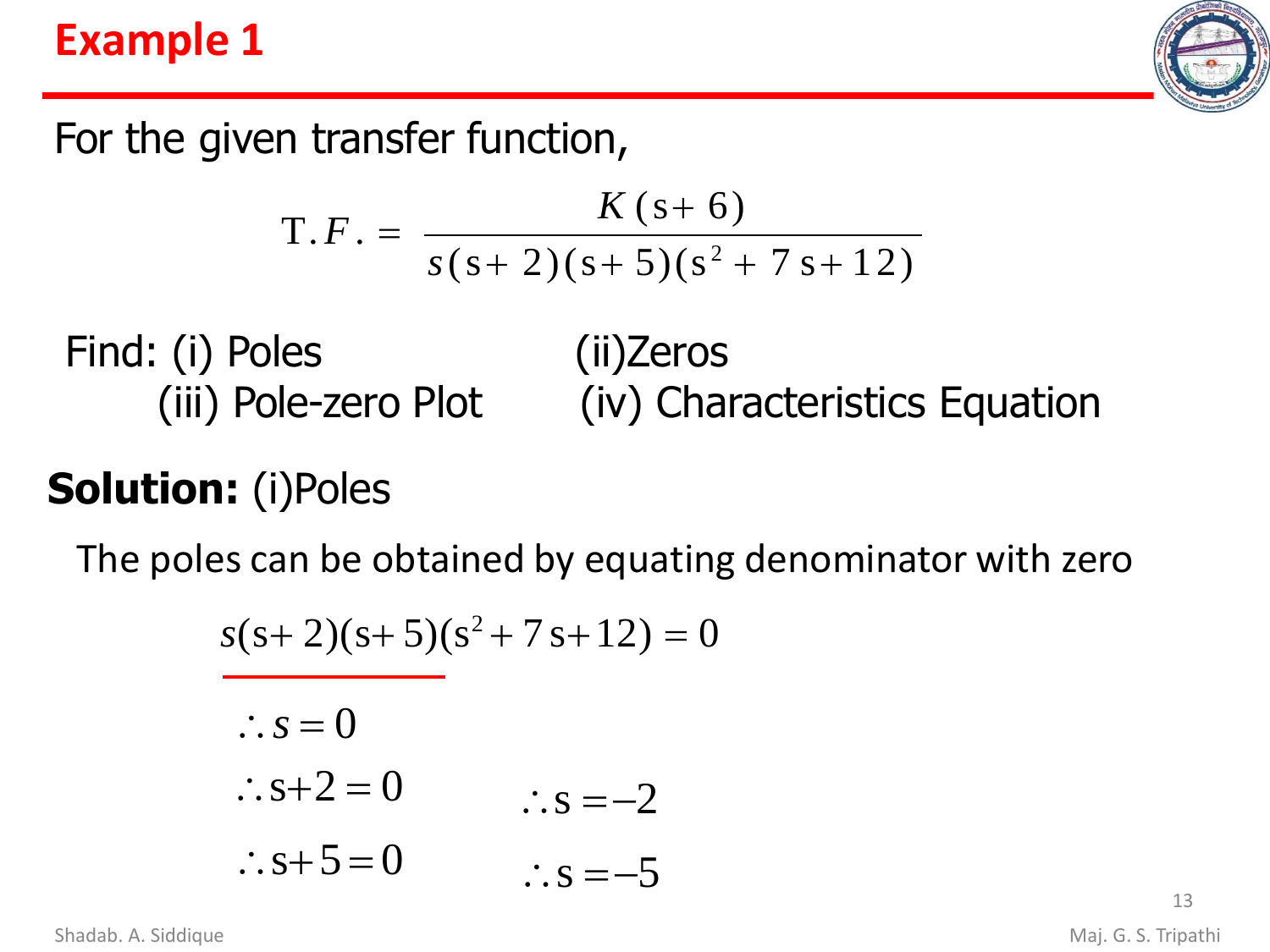### **Example 1 Contract Contract Contract Contract Contract Contract Contract Contract Contract Contract Contract Contract Contract Contract Contract Contract Contract Contract Contract Contract Contract Contract Contract Co**



$$
s(s+2)(s+5)(s^2+7s+12) = 0
$$

$$
(s2+7s+12) = (s+3)(s+4)
$$

| $\therefore$ s+3=0   | $\therefore$ s = -3 |
|----------------------|---------------------|
| $\therefore$ s+4 = 0 | $\therefore$ s = -4 |

The poles are s=0, -2, -3, -4, -5 (ii) Zeros:

The zeros can be obtained by equating numerator with zero

$$
s+6=0 \qquad \qquad \therefore s=-6
$$

### The zeros are s=-6

Shadab. A. Siddique **Maj. G. S. Tripathi**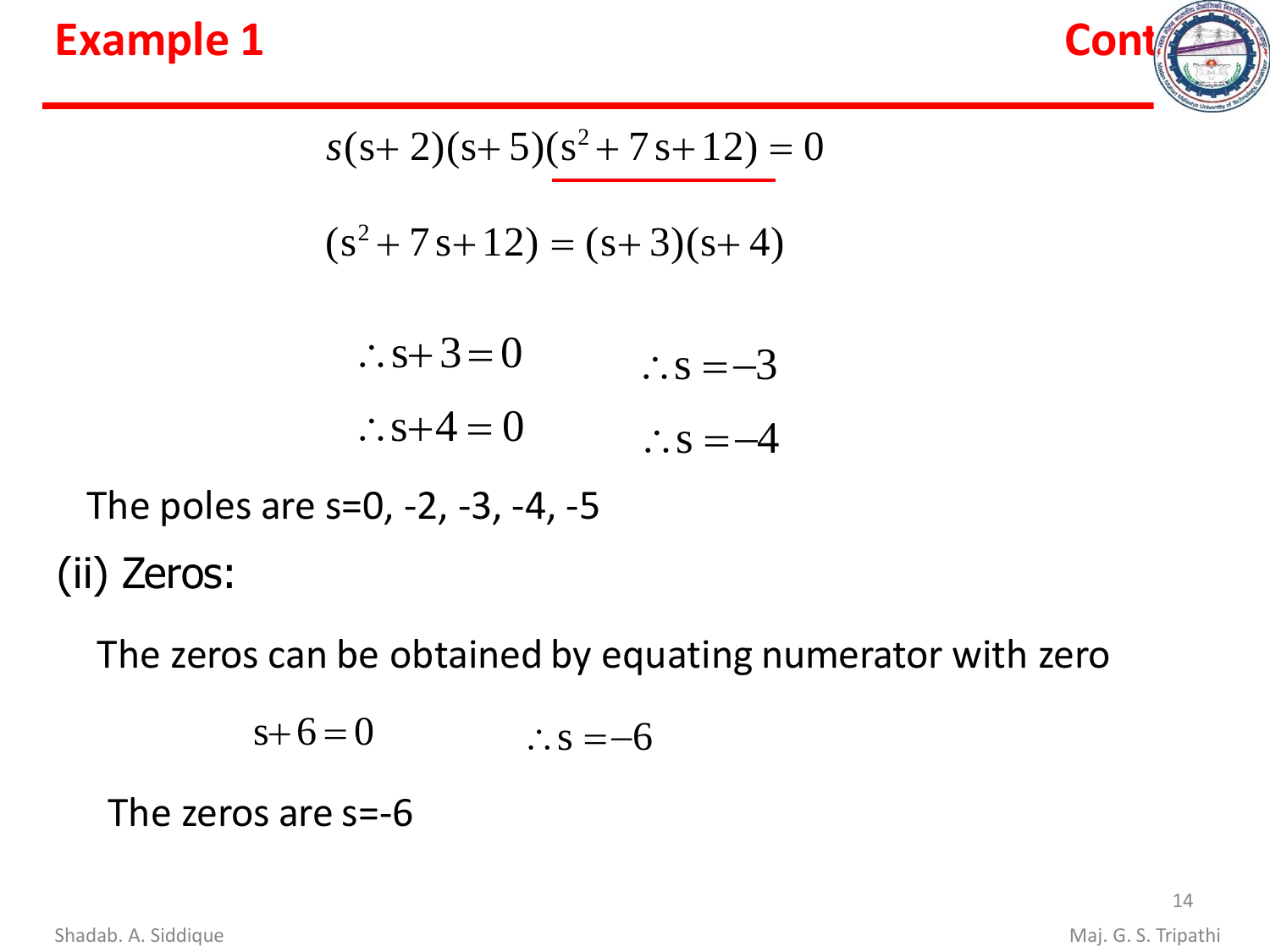### **Example 1 Cont**